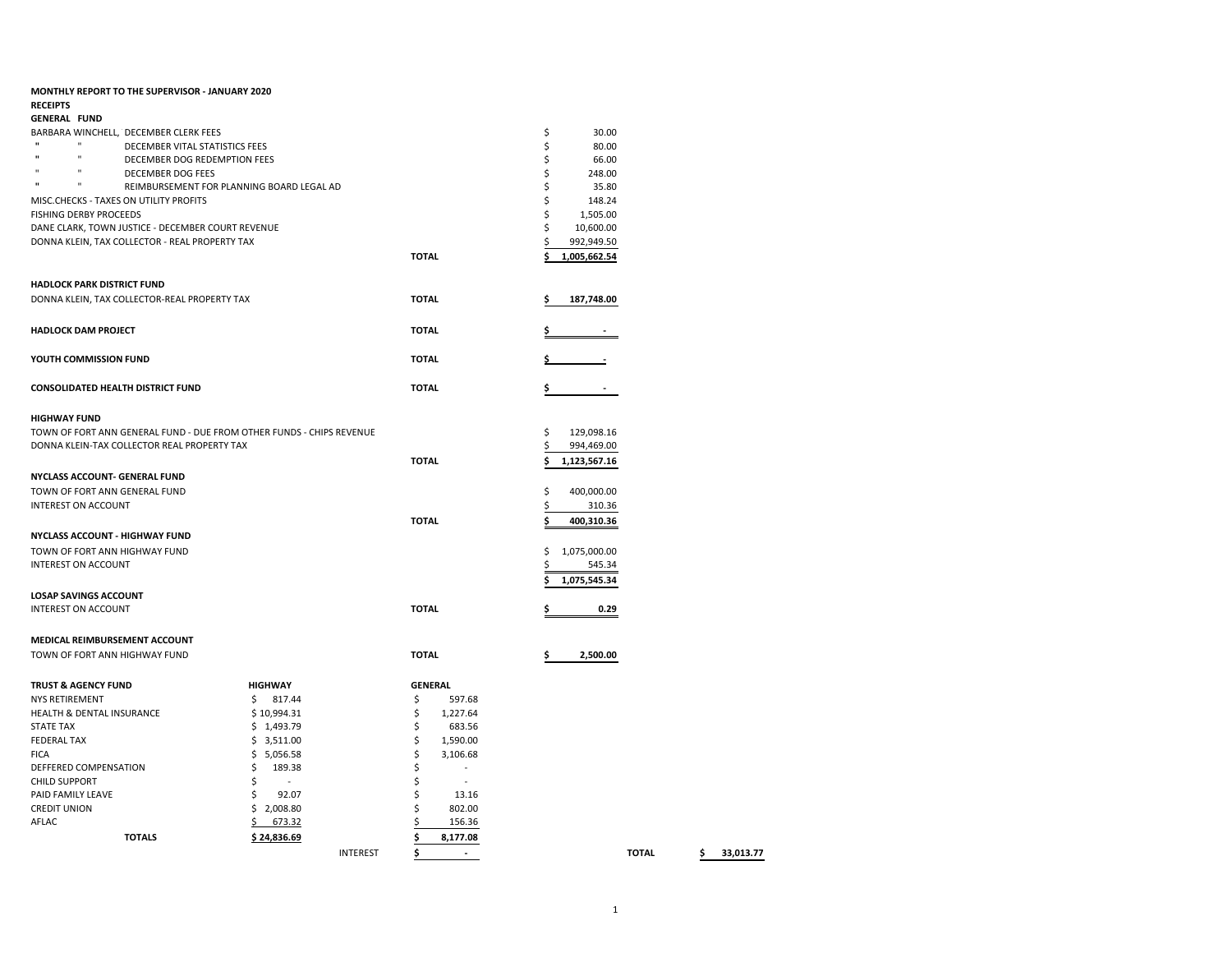### **DISBURSEMENTS**

| <b>GENERAL FUND</b>                                                 |              |    |            | <b>HIGHWAY FUND-T/W</b>        |    |                |
|---------------------------------------------------------------------|--------------|----|------------|--------------------------------|----|----------------|
| STATE COMPTROLLER - STATE SHARE OF JUSTICE COURT REVENUE - NOVEMBER |              | \$ |            | ABSTRACT                       | \$ | 20,631.80      |
| PAYROLL                                                             |              | \$ | 20,581.66  | <b>HEALTH INSURANCE</b>        | \$ | 13,073.19      |
| <b>TOWN SHARE FICA</b>                                              |              | Ś  | 1,553.34   | <b>PAYROLL</b>                 | Ś  | 34,096.78      |
| <b>ENGINEER EXPENSE</b>                                             |              | \$ | 118.90     | TOWN SHARE FICA                |    | 2,528.29       |
| <b>SUPERVISORS EXPENSE</b>                                          |              | Ś  | 467.67     | <b>TRANSFER TO NYCLASS</b>     |    | 700,000.00     |
| CENTRAL COMMUNICATIONS                                              |              | \$ | 1,753.22   |                                | Ś  | 770,330.06     |
| <b>ATTORNEY EXPENSE</b>                                             |              | \$ | 3,904.50   | <b>HIGHWAY FUND-O/V</b>        |    |                |
| PLANNING BOARD EXPENSE                                              |              | \$ | 204.70     | ABSTRACT                       | \$ | 19,519.51      |
| <b>JUSTICE COURT EXPENSE</b>                                        |              |    | $\omega$   | TRANSFER TO NYCLASS            | \$ | 375,000.00     |
| TOWN OF FORT ANN HIGHWAY FUND - DUE TO OTHER FUNDS-CHIPS REVENUE    |              | \$ | 129,098.16 |                                | S  | 394,519.51     |
| <b>TOWN BOARD EXPENSE</b>                                           |              | \$ | 30.85      |                                |    |                |
| HIGHWAY SUPERINTENDENT EXPENSE                                      |              | \$ | 325.00     | <b>TOTAL</b>                   |    | \$1,164,849.57 |
| NYCLASS - ET TO SAVINGS                                             |              | Ś  | 400,000.00 |                                |    |                |
| <b>FUEL MANAGEMENT</b>                                              |              | \$ | 204.60     |                                |    |                |
| <b>CENTRAL MAILINGS</b>                                             |              | \$ | 1,694.22   | <b>TRUST &amp; AGENCY FUND</b> |    |                |
| <b>AUDITOR</b>                                                      |              | Ś  | 7,000.00   | <b>FICA</b>                    | \$ | 8,163.26       |
| SAFETY INSPECTION EXPENSE                                           |              | \$ | 30.19      | <b>STATE TAX</b>               | \$ | 2,177.35       |
| DOG CONTROL EXPENSE                                                 |              | Ś  | $\sim$     | <b>FEDERAL TAX</b>             | Ś  | 5,101.00       |
| TAX COLLECTOR EXPENSE                                               |              | Ś  | 79.73      | <b>HEALTH INSURANCE</b>        | \$ | 12,221.95      |
| <b>STREET LIGHTS</b>                                                |              | Ś  | 224.17     | <b>CREDIT UNION</b>            | Ś  | 2,810.80       |
| <b>ELECTIONS EXPENSE</b>                                            |              | Ś  | 411.59     | <b>CHILD SUPPORT</b>           | Ś  |                |
| <b>FIRE PROTECTION EXPENSE</b>                                      |              | Ś  | 4,100.00   | AFLAC                          | Ś  | 1,037.10       |
| <b>HEALTH INSURANCE</b>                                             |              | \$ | 1,107.32   | RETIREMENT                     |    | 1,415.12       |
| <b>BUILDINGS EXPENSE</b>                                            |              | Ś  | 7,302.30   | DEFFERRED COMP.                |    | 189.38         |
| <b>ASSESSOR EXPENSE</b>                                             |              |    | 9,043.00   | <b>TOTAL</b>                   |    | 33,115.96      |
|                                                                     | <b>TOTAL</b> |    | 589,235.12 |                                |    |                |
| <b>HADLOCK PARK DISTRICT</b>                                        | <b>TOTAL</b> | \$ |            |                                |    |                |
|                                                                     |              |    |            |                                |    |                |
| <b>HADLOCK DAM PROJECT</b>                                          | <b>TOTAL</b> | \$ |            |                                |    |                |
| YOUTH COMMISSION FUND                                               | <b>TOTAL</b> |    |            |                                |    |                |
| <b>CONSOLIDATED HEALTH</b>                                          | <b>TOTAL</b> |    |            |                                |    |                |
| NYCLASS ACCOUNT - GENERAL FUND                                      | <b>TOTAL</b> |    |            |                                |    |                |
| <b>NYCLASS ACCOUNT - HIGHWAY FUND</b>                               |              |    |            |                                |    |                |
| TRANSFER TO HIGHWAY CHECKING ACCOUNT                                | <b>TOTAL</b> |    | 160,000.00 |                                |    |                |
|                                                                     |              |    |            |                                |    |                |
| <b>LOSAP SAVINGS ACCOUNT</b>                                        | <b>TOTAL</b> | Ş  |            |                                |    |                |
| MEDICAL REIMBURSEMENT ACCOUNT                                       |              |    |            |                                |    |                |
| AC TRANSFER TO CDPHP SETTLEMENTS                                    | <b>TOTAL</b> | \$ | 2,356.42   |                                |    |                |